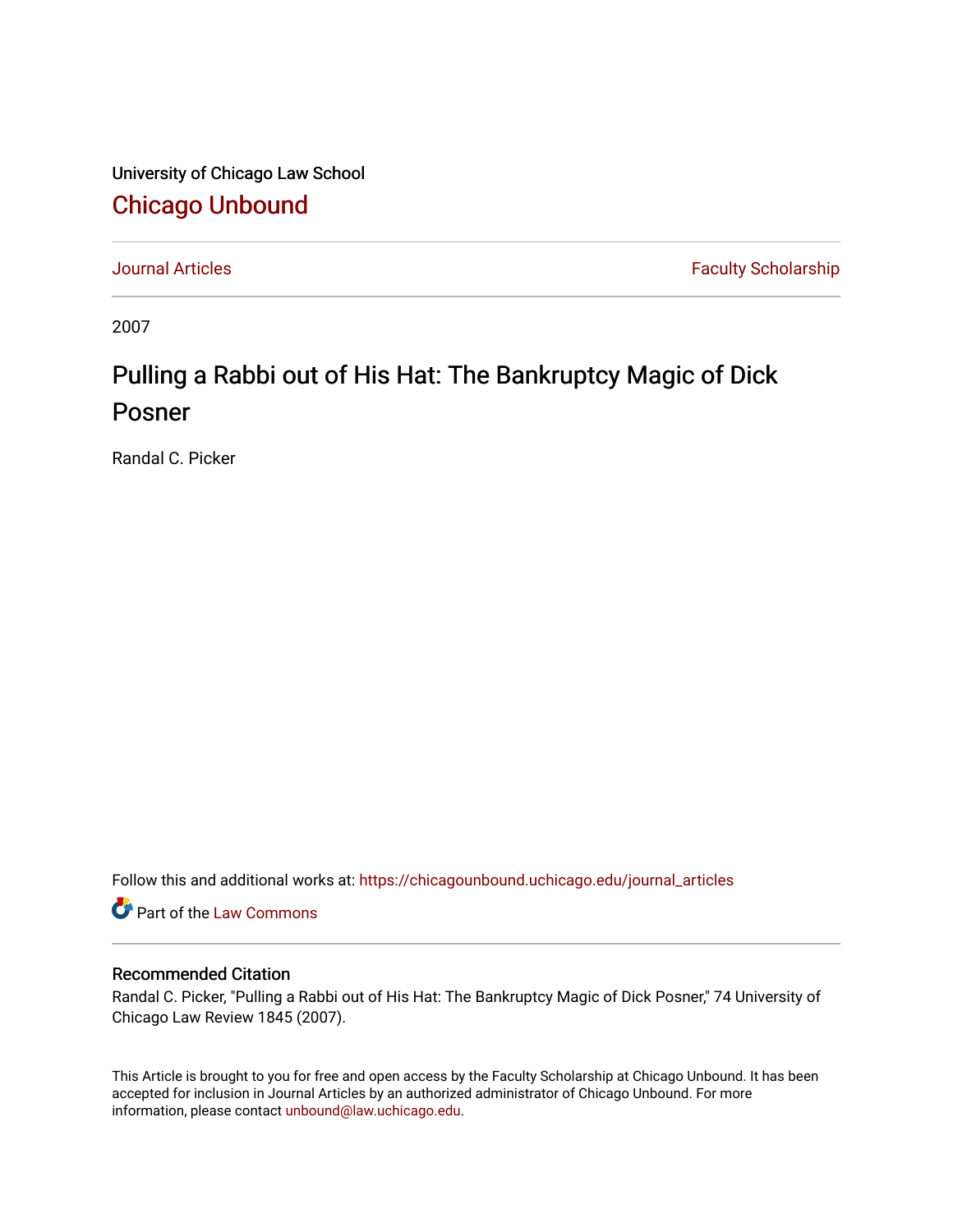## **Pulling a Rabbi Out of His Hat: The Bankruptcy Magic of Dick Posner**

*Randal C Pickert*

**I** always associate Dick Posner with bankruptcy. That requires a bit of explaining, as while Professor Posner did some bankruptcyrelated scholarship' and Judge Posner has written a number of bankruptcy opinions,' bankruptcy almost certainly isn't what Dick is best known for. **I** clerked for Dick after **I** graduated from the Law School in **1985.** I had spent the summer of 1984 as a summer associate at what was then Sidley **&** Austin. **I** had taken the Bankruptcy course from Douglas Baird as a second year student, and **I** took Wally Blum's Corporate Reorganizations course as a second-year or third-year student. **I** had a strong interest in bankruptcy, and Sidley was heavily involved in the AM International case, then a Fortune **500** company in bankruptcy in Chicago.

The summer of 1984 was an interesting time in bankruptcy. The Supreme Court had upended the bankruptcy courts in its **1982** *Northern Pipeline* decision, as it declared that Congress had intruded into the judicial powers reserved to Article III courts in the role that Congress had assigned to the Article **I** bankruptcy courts in the new Bankruptcy Code promulgated in **1978.'** Since *Northern Pipeline,* the bankruptcy courts had limped along, stuck in purgatory, but the temporary setup was imploding. **I** was going to bankruptcy court frequently watching judges who didn't know if they had the power to make decisions but being pushed **by** the lawyers to do so, and who, at a more personal level, didn't know if they were going to get paid. (Congress

t Paul and Theo Leffmann Professor of Commercial Law, The University of Chicago Law School and Senior Fellow, The Computation Institute of The University of Chicago and Argonne National Laboratory. I thank the Paul Leffmann Fund, The Russell **J.** Parsons Faculty Research Fund, and the John M. Olin Program in Law and Economics at The University of Chicago Law School for their generous research support, and through the Olin Program, Microsoft Corporation, and Verizon. This Essay is @ Randal **C.** Picker.

<sup>&</sup>lt;sup>1</sup> See generally Richard A. Posner, *The Rights of Creditors of Affiliated Corporations*, 43 **U** Chi L Rev 499 **(1976).**

<sup>&</sup>lt;sup>2</sup> The search "ju(posner) and to(51)" $-51$  being bankruptcy-on the CTA7 database on Westlaw on May **20,2007** returned 102 cases.

**<sup>3</sup>** See *Northern Pipeline Construction Co v Marathon Pipe Line Co,* 458 **US 50, 52-89 (1982)** (Brennan) (plurality).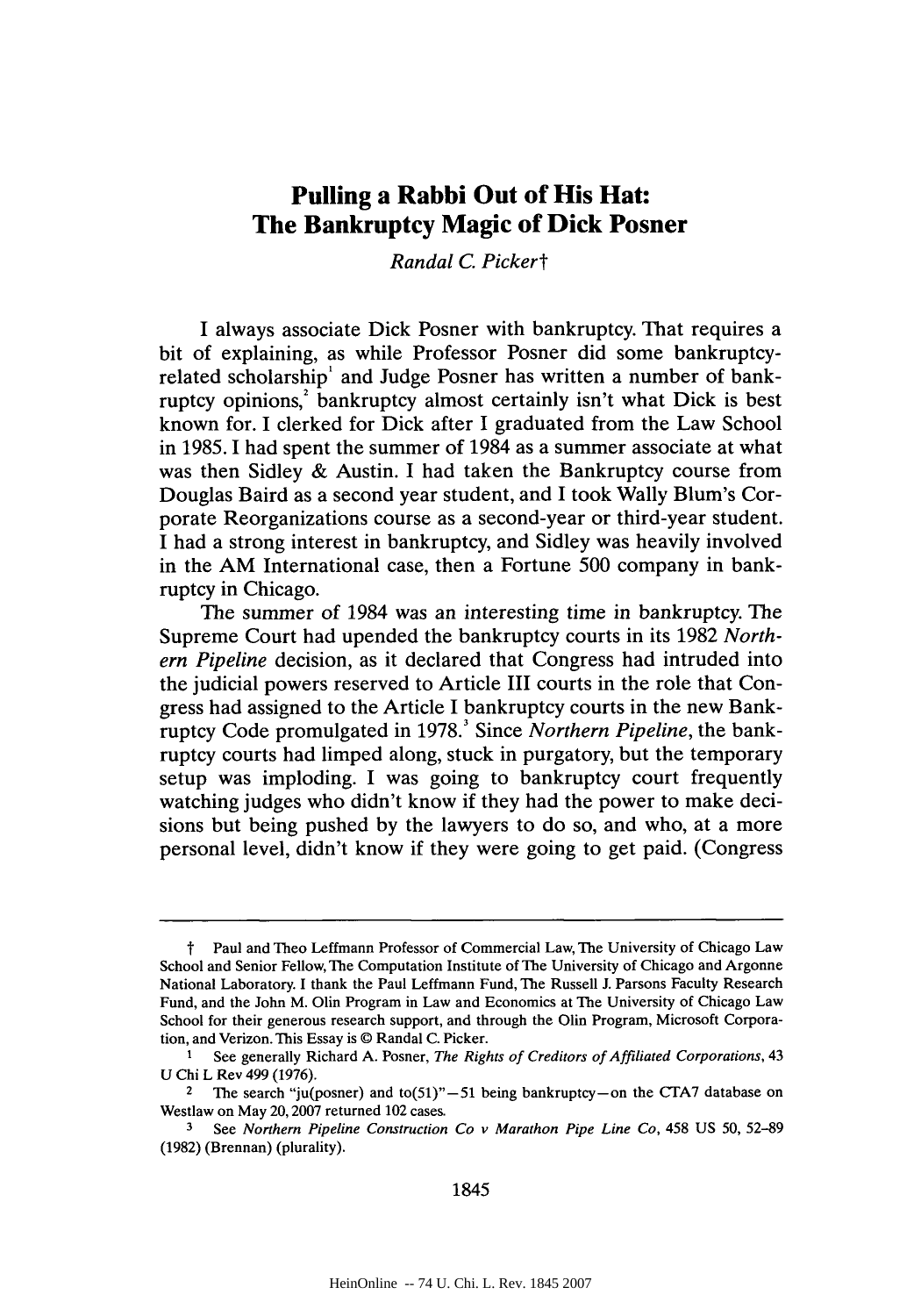did pass new legislation that summer to restore order, though the constitutional status of that arrangement is still somewhat mysterious.)

Clerkship applications were due in the middle of the summer. **I** wanted to stay in Chicago to clerk and Dick was **by** far and away my first choice. **(I will note that neither of "our" other judges-**Easterbrook and Wood-were on the bench at that time.) The informal matching process at the Law School suggested that **I** might stand a good chance to land a clerkship with Dick and **I** had my application ready to be hand-delivered at the deadline.

But before the deadline had arrived, while **I** was sitting in bankruptcy court, I received a note from a paralegal. Judge Posner's secretary had called-Dorothy, as Dick's clerks will know-wanting to know where my application was. Knowing what I know now about clerkship strategy, **I** think that Dick thought that I might be gaming the system **by** sequencing my applications (first perhaps to the **D.C.** Circuit and then to the Seventh Circuit). I wasn't-for someone who is the coauthor of a book on game theory and the law **I** am shockingly nonstrategic-I was just trying to match the deadline and didn't understand that **I** should have had the application there *before* the deadline.

**I** rushed back to Sidley, picked up the application, and headed back to the Dirksen Building (the bankruptcy courts, the district court, and the Seventh Circuit are all in the same building). **I** was hoping to just deliver the application, but **I** was told to wait, and then was ushered into Dick's office. We had a pleasant chat, and he called soon thereafter to offer me a clerkship, which **I** accepted on the spot.

So, for me, Dick and bankruptcy are tightly linked. **I** teach *Bank of America, N.A. v Moglia,5* a recent Posner bankruptcy opinion, in my Secured Transactions class. *Moglia* isn't a front-page-of-the-Times opinion-indeed, in many ways just the opposite.! Yet the opinion is vintage Dick: short, interesting, and bold in one fell swoop, and it raises some subtle questions about how entities can partition their assets-here using a device known as a rabbi trust-and what that means for some fundamental issues about security interests. *Moglia* validates the trust as a way to partition a firm's assets to the benefit of

<sup>4</sup> See Bankruptcy Amendments and Federal Judgeship Act of 1984, Pub L No **98-353, 98** Stat **333** (1984).

**<sup>5 330</sup> F3d** 942 (7th Cir **2003),** affg *In* **re Outboard Marine Corp, 278** BR **778 (ND** 1112002).

It appears to have been cited to date in only three published law review articles, one of which just notes the decision in passing, with the other two articles giving the opinion somewhat more considered analysis. See Joy Anderson, Case Note, *Contracts-Looking for "Something":* Minnesota's New Rule for Interpreting Anti-Assignment Clauses in **Travertine Corp. v.** Lexington-Silverwood, **32** Wm Mitchell L Rev 1435, 1451 **(2006);** Robert B. Chapman, **A** Matter of Trust, or **Why** "ERISA-Qualified" is "Nonsense Upon Stilts": The Tax and Bankruptcy Treatment of Section *457* Deferred Compensation **Plans** *as Exemplar,* 40 Willamette L Rev **1,** 49-50 (2004).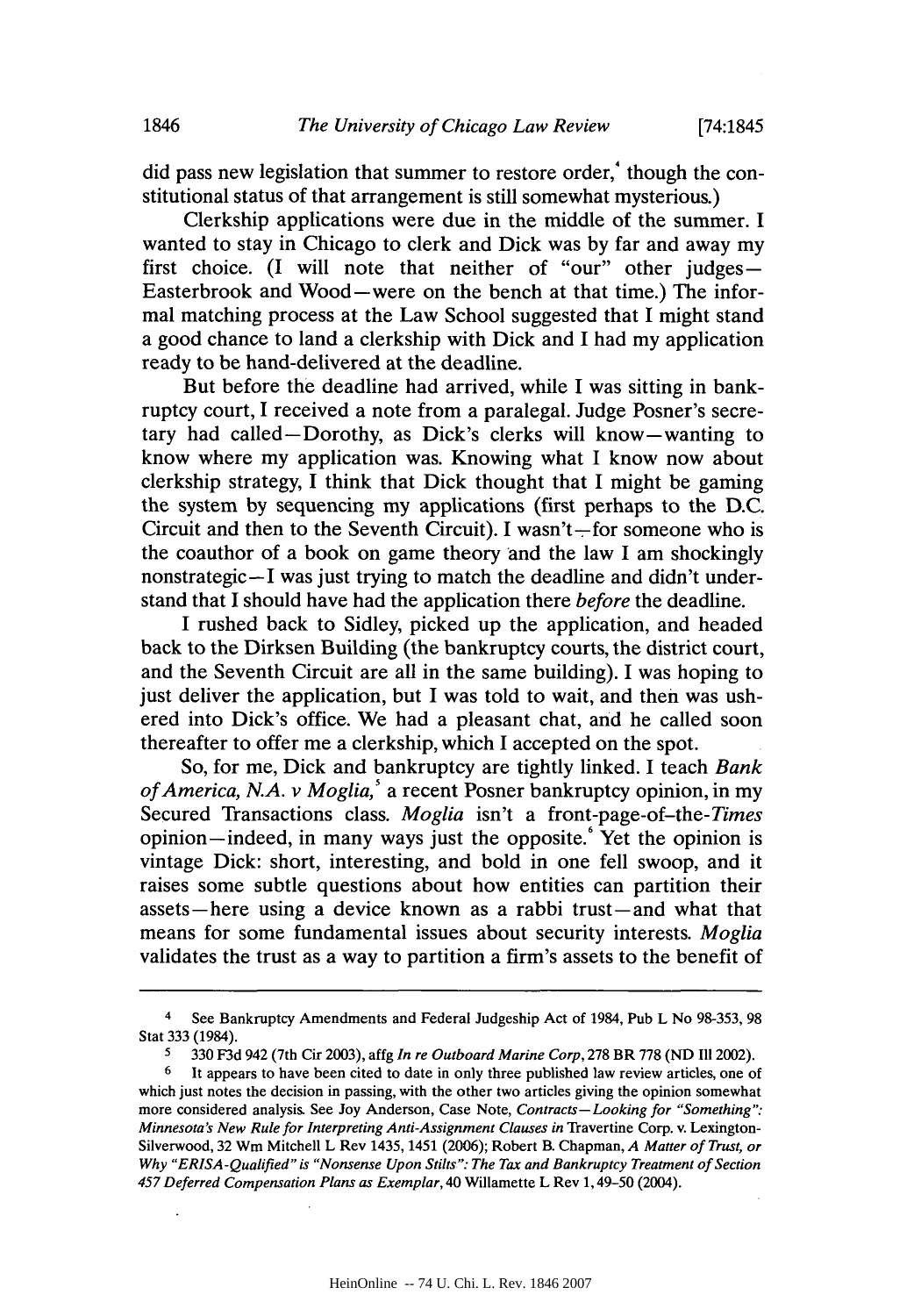general creditors and to protect those assets from subsequent invasion **by** secured creditors. We have many ways of partitioning assets but the excitement is in spotting an unusual species.

#### **I. SITUATING** ASSET PARTITIONING

Asset isolation-or asset partitioning-is one of the defining structuring moves of the business lawyer. To take an asset, perform a chant, and have it change legal status is precisely what we expect of our legal priests and they rarely fail to deliver. So the very existence of the corporate form is about limited liability and that is one version of asset isolation. **A** flesh-and-blood human being injects assets into an artificial corporate solution and thereby isolates, if she dots her corporate i's and crosses her individual t's, her personal assets from the affairs of the business corporation. The corporate vehicle allows her to partition her assets into two stacks-those available to her personal creditors and those available to her corporate creditors.

Take a second example: securitization. **A** firm has substantial assets including payments owed to it **by** its retail customers. These assets might form the basis of a traditional secured loan where the lender advances funds and takes back a security interest in the accounts receivable. **If** the firm filed for bankruptcy, the assets subject to the security interest would become property of the bankruptcy that arises on the filing of the bankruptcy petition.<sup>7</sup> While the secured creditor will enjoy priority as to those assets against competing unsecured creditors, the secured creditor faces substantial delay, so the costs of bankruptcy and the amounts owed to it may be stretched out for many years beyond the original maturity date of the loan.

Securitization tries to solve that problem **by** introducing more asset partitioning. **A** new entity is created, usually referred to as a special-purpose vehicle (SPV) or special-purpose entity **(SPE).** The assets that would form the basis of the secured loan are instead sold to the SPV. The SPV pays for those assets from funds advanced to it **by** the lenders who would otherwise have made the secured loan in our first structure. We have now separated the accounts receivable from the other operating assets of the firm, and if the firm files for bankruptcy, the assets moved to the SPV will be outside of the bankruptcy estate. The market seems to find this "bankruptcy remoteness" valuable and the dollar amount of securitizations runs into the trillions.'

**<sup>7 11</sup> USC** *§* 541(a) (2000).

**<sup>8</sup>**See Kenneth Ayotte and Stay Gaon, *Asset-Backed Securities: Cost and Benefits of "Bankruptcy Remoteness",* 34, 46 table II (Texas Finance Festival Accepted Paper, **2005),** online at http://ssm.comlabstract=813847 (visited Sept **13,2007).**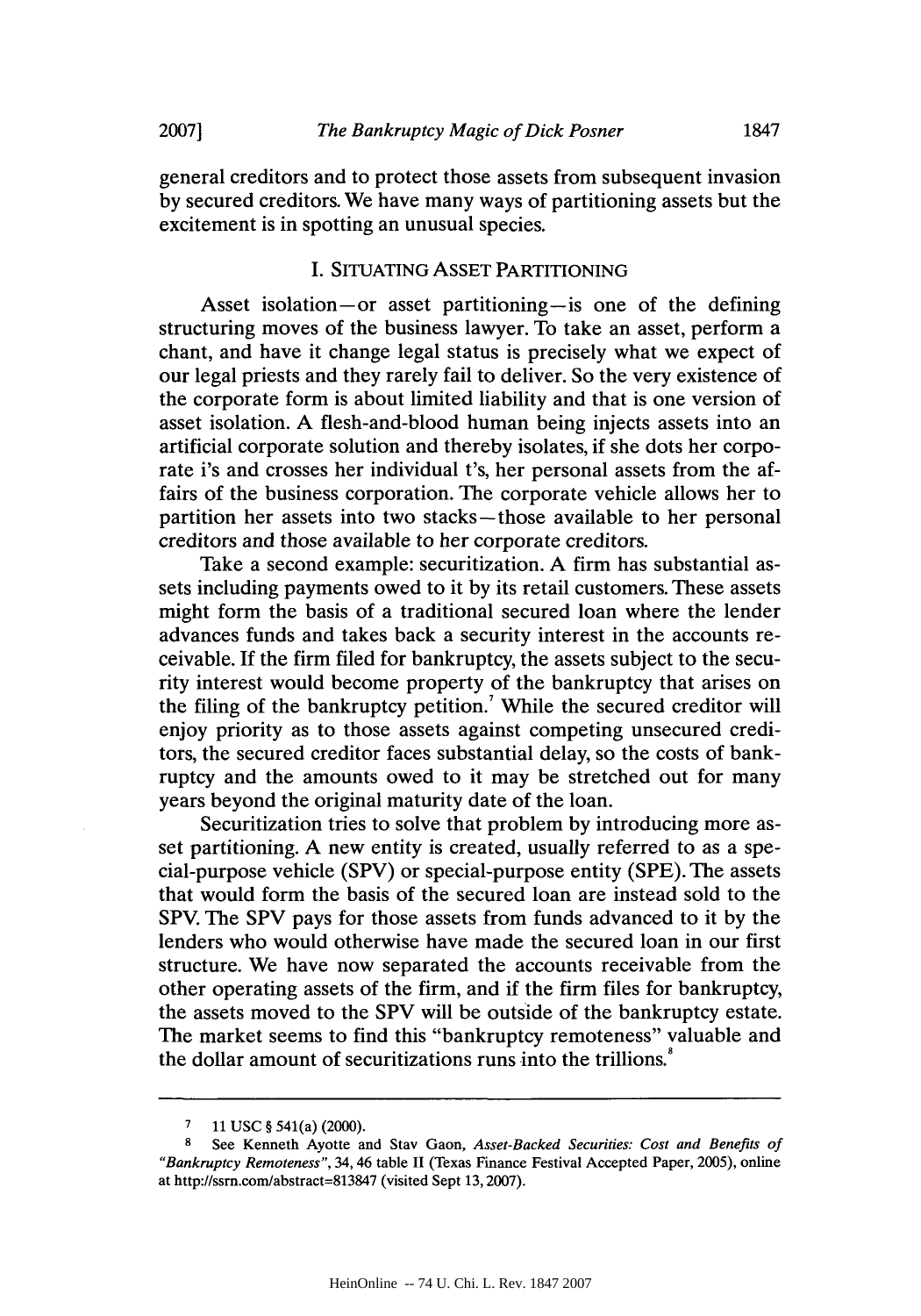In the first two examples, we isolated assets **by** using a separate legal entity. Bankruptcy exemptions are a third form of partitioning or asset isolation and we do so without using a separate legal entity. The simple version of individual bankruptcy is that the beleaguered debtor gives up all of his assets to walk away from his debts. **A** fresh startthe chance to move forward and earn new income free of the claims of old creditors-is exchanged for all of the individual's assets. But not quite: this simplified version of bankruptcy ignores the elaborate group of exempt assets that we have built up over time. Exempt assets **-** exemptions for short **-** are those assets that an individual gets to keep even while wiping out all of his debts. It is hard to know what should be at the core of those exemptions-start with the clothes on your back and the family Bible and work up from there?

Exemptions, of course, are a form of insurance - mandatory publicly provided insurance to be sure, but still insurance **-so** that you can take business and life risks and know that even if a new project goes poorly you can keep exempt assets. Exemptions are another version of limited liability, though done largely automatically and without the use of a separate entity. Exemptions are implemented, in part, through antialienation provisions that limit the ability of a debtor to give creditors access to her exempt assets.<sup>10</sup> Of course, once we have defined a class of exempt assets **-** and a corresponding category of nonexempt assets **-** we will see efforts **by** debtors to shift assets from nonexempt to exempt so as to isolate those assets from their creditors, and that in turn will force us to assess whether we want an elaborate set of rules to control how and when debtors shift assets into exempt categories.<sup>"</sup>

In all three examples, it is worth trying to distinguish the idea of separation of assets from the idea of priority over assets. For an individual, creating a corporation separates personal assets from business assets. This is more than merely saying that creditors of the individual have priority over individual assets and corporate creditors have a corresponding priority over corporate assets. Corporate creditors have *no* claim-directly or indirectly-on personal assets, again assuming that our individual owner has done nothing to forfeit the benefits of corporate protection. Creditors of the individual have no direct claim on corporate assets, but can access those assets through the corporate stock owned **by** the individual. Those indirect claims against the corporate assets will be structurally subordinated to the claims of corporate creditors, though, as individual creditors will step into the shoes of

**<sup>9</sup> See generally 11 USC § 522** (2004 **& Supp 2006).**

**<sup>10</sup> 11 USC § 522(e)-(f).**

**<sup>11</sup> See, for example,** *Norwest Bank Nebraska, N.A. v Tveten,* **848 F2d 871,873-74** (8th **Cir 1988).**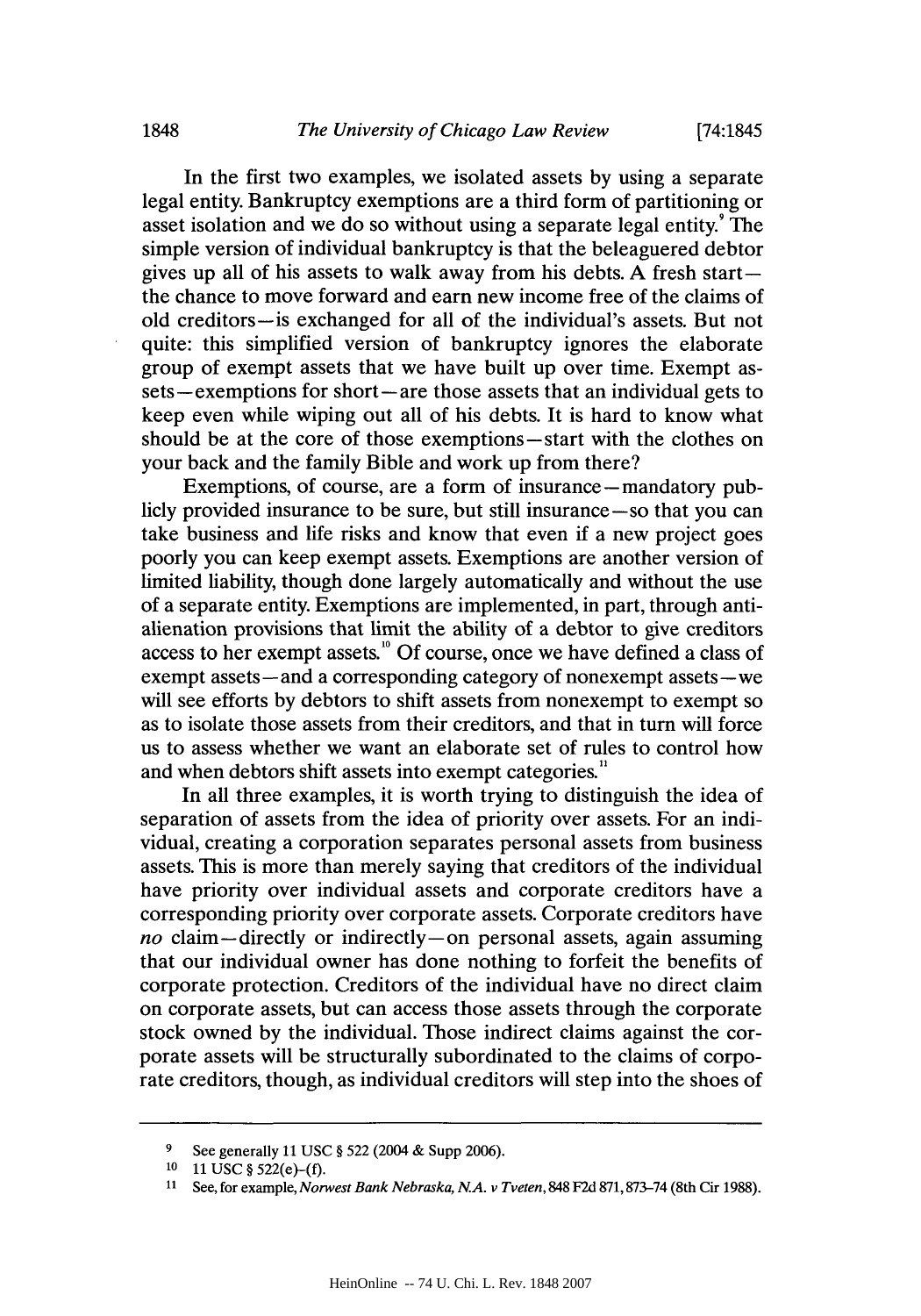the individual as shareholder in the corporation, and that stock interest is **by** construction junior to the interest of creditors.

#### **II.** *INTO MOGLIA*

With that quick take on the importance of asset partitioning, we should consider Judge Posner's *Moglia* opinion. Outboard Marine Corp. filed for reorganization under Chapter **11** but its case was subsequently converted to Chapter **7,** and in Chapter **7,** a bankruptcy trustee was appointed-in this case, Alex Moglia-to take over the assets and liquidate them. Bank of America in turn was a secured creditor of Outboard. The security agreement between Bank of America and Outboard included "general intangibles" as collateral." Article **9** of the Uniform Commercial Code establishes the framework for taking security interests in personal property. Under Article **9-in** particular  $\S 9-102(a)(42)$ -"general intangibles" is a residual categoryor a leftover category if you prefer. It is defined **by** exclusion: all personal property other than a long list of defined terms." Taking a security interest in general intangibles therefore turns out to be quite useful and conceptually important as a way of allocating the risk of legal uncertainty. Something which turns out to be not quite something else will often default into the category of general intangibles, and if a secured creditor wants access to assets situated on the borderline, it had better take a security interest in general intangibles.

In this case, Outboard Marine had created-to the tune of roughly \$14 million-something known as a "rabbi trust."" The rabbi trust is first and foremost a creature of tax law, and the term itself arises from a trust considered **by** the Internal Revenue Service in a **1980** private letter ruling." **A** congregation wanted to make a balloon payment to the rabbi upon his death, disability, or retirement, or if the congregation terminated the rabbi's services.<sup>16</sup> We might characterize this as a form of insurance against three bad events (death, disability, or being fired) and as a pension supplement if the rabbi retired. The congregation did not intend this as an ordinary payment today for services currently being rendered. But the rabbi wanted more than a mere promise from his congregation. The congregation could always change its collective mind and refuse to perform the promise, or it

**<sup>12</sup>***See Moglia,* **330 F3d** at 943-44.

**<sup>13</sup>**See **UCC** *§* 9-102(a)(42) **(ALI** 2002).

<sup>14</sup>*Moglia,* **330 F3d** at 943.

**<sup>15</sup>**IRS Private Letter Ruling No **8113107 (1980).**

**<sup>16</sup> Id.**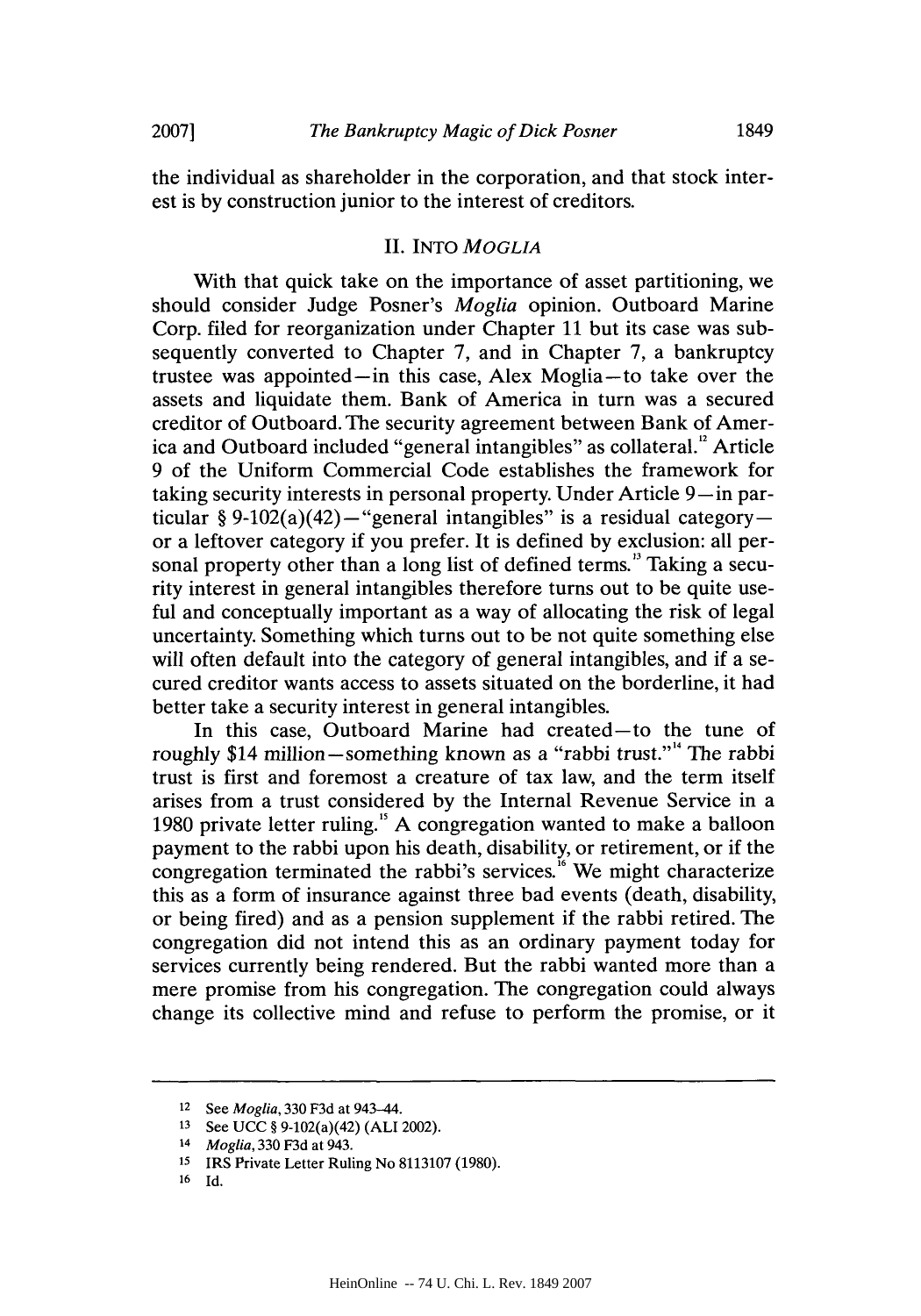might be unable to perform due to inadequate funds. So how to pay the funds now and yet not actually pay them to the rabbi?

Enter the trust. The congregation put the funds into the trust and yet the funds were to be released to the rabbi only on the occurrence of one of the conditions. The rabbi knew that the funds were then in place to make the payment, and yet the rabbi didn't receive access to the funds immediately. But now the rabbi has a tax problem: when did the funds in the trust become income for the rabbi? At the point of insertion into the trust or at the time that one of the contingencies was satisfied? Under the Internal Revenue Service's "economic benefit" doctrine, income arose at the time that the funds were irrevocably transferred to the trust if the interest of the beneficiary of the trustthe rabbi $-$ was nonforfeitable."

As structured so far, we have doubled our problems: we have both a tax problem and a cash-flow problem. Parties usually want to defer taxes, meaning here deferring the payment of the income tax until the point that the contingent event kicks in. As to the cash-flow problem, if we deem the payment into the trust to be taxable income to the rabbi at the time that the money is put into the trust, the rabbi has income but not the means to pay it, with the cash still locked in the trust until the contingency is satisfied.

The solution is to introduce some way in which the rabbi might not get the money, that is, to make the money forfeitable under certain circumstances. That creates a real risk for the rabbi, but one that he may be willing to bear to solve his tax and cash-flow problems. In the case considered in the IRS letter ruling, the trust document provided that the assets of the estate would remain subject to the claims of the congregation's creditors just as if the assets inserted into the trust were still part of the general assets of the corporation. With that in place, the IRS ruled that the rabbi would receive income when the funds were paid to him, and not when the funds were put into the trust." In **1992,** the IRS issued a revenue procedure that included a model form of rabbi trust. The model form required that "[a]ny assets held **by** the Trust will be subject to the claims of Company's general creditors under federal and state law in the event of [i]nsolvency."<sup>9</sup>

And with that we can quickly circle back to *Outboard Marine and* asset partitioning. Outboard created the trust before it granted a security interest to Bank of America. **If** we think of the trust as a separate entity, then the assets were long gone before Bank of America could

**<sup>17</sup> Id.**

**<sup>18</sup> Id.**

**<sup>19</sup>Rev Proc 92-64, 1992-2 Cum Bull 422,424.**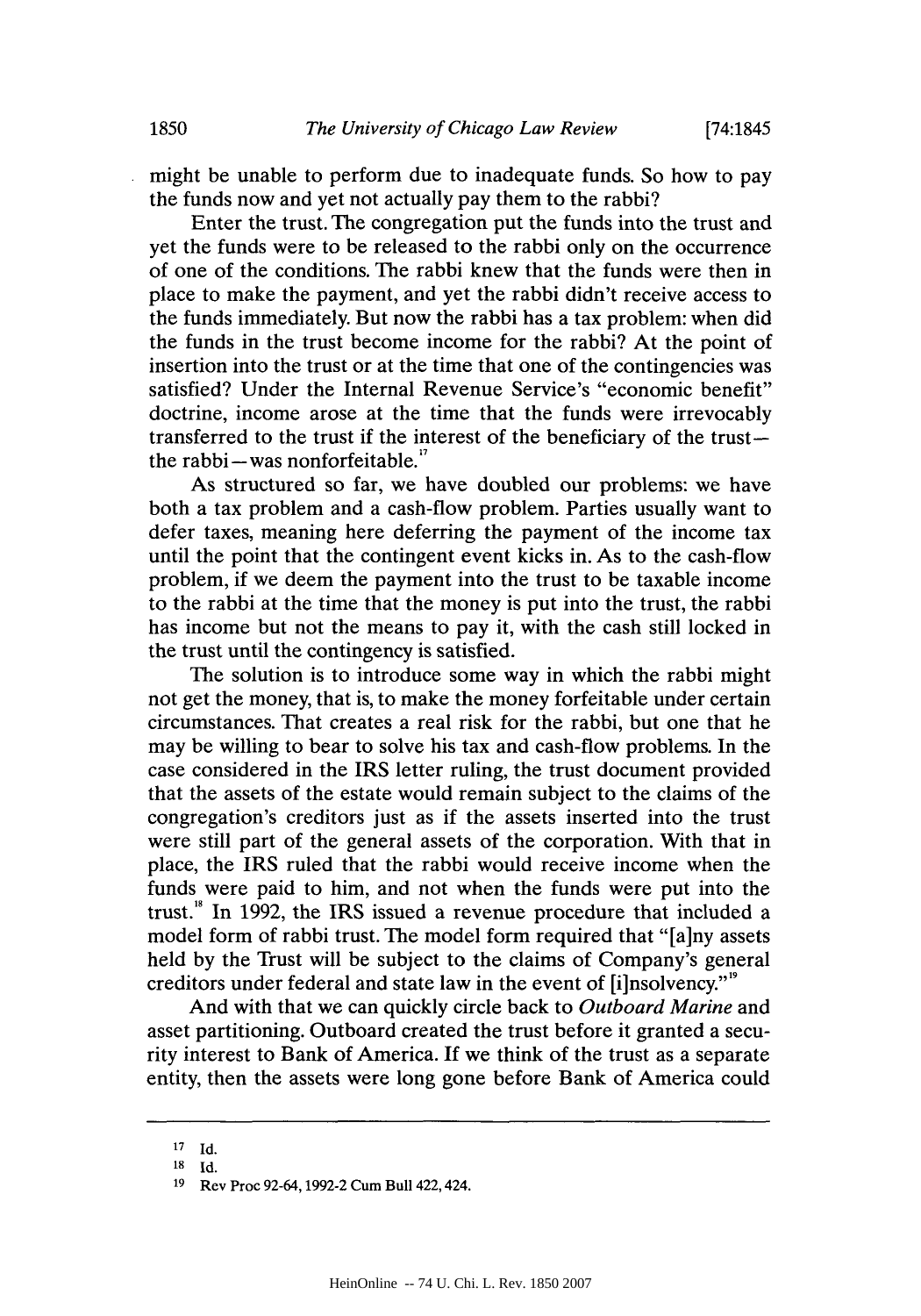have had a security interest in them. Any rights that an Outboard creditor could have against the assets in the trust would have to arise under the relevant trust document and that document specified rights for general creditors, not secured creditors:

It is the intent of the parties hereto that the Trust Corpus is and shall remain at all times subject to the claims of the general creditors of the Company. Accordingly, the Company shall not create a security interest in the Trust Corpus in favor of the [Beneficiaries], the Participants, or any creditor.<sup>20</sup>

So not only did the trust document confer rights on general creditors, it barred Outboard from creating any security interests at all in the assets of the trust.

Bank of America argued that that provision was a restraint on alienation unenforceable under Illinois law. Illinois law, according to the Bank, required that the bar on assignment be stated as a limitation on the power to create a security interest and not just as a statement that no security interest could be created. But the Seventh Circuit would have none of that: Illinois, we are told, follows the general rule of the Restatement (Second) of Contracts that anti-assignment clauses are enforceable "unless a different intention is manifest[]." But here, said Judge Posner, all the bank needed to do was read the trust agreement, and the intention of the trust agreement to bar security interests could not have been clearer.

#### III. **ON THE TRAIL OF THE RABBI TRUST**

**Why** should we care about *Moglia? As* **I** suggested earlier, asset partitioning is important and ubiquitous. **My** point here isn't to try to assess the virtues and vices of partitioning, about which much has been written,<sup>2</sup> but instead more one of taxonomy: helping to flesh out a rare species. *Moglia* describes a means **by** which assets can be reserved-separated out-for a floating mass of unsecured creditors so that secured creditors cannot jump ahead of this group of unsecured creditors. That is quite unusual, and to see that, it may help to review briefly some alternatives.

**<sup>20</sup>** In re Outboard Marine Corp, **278** BR **778, 788 (ND** Ill 2002) (emphasis removed) (omissions in original).

**<sup>21</sup>**Moglia, **330 F3d** at 948, citing Restatement (Second) of Contracts *§* **322(2) (1981).**

**<sup>22</sup>**As to the merits of limited liability, see generally Frank Easterbrook and Daniel R. Fischel, The Economic Structure of Corporate Law (Harvard **1991).** But see generally Henry Hansmann and Reinier Kraakman, Toward Unlimited Shareholder Liability for Corporate Torts, **100** Yale L **J 1879 (1991).** More generally see Lynn M. LoPucki, The Death **Of** Liability, **106** Yale L **J 1 (1996);** James **J.** White, Corporate Judgment Proofing: **A** Response to Lynn LoPucki's *The* Death of Liability, **107** Yale L **J 1363 (1998).**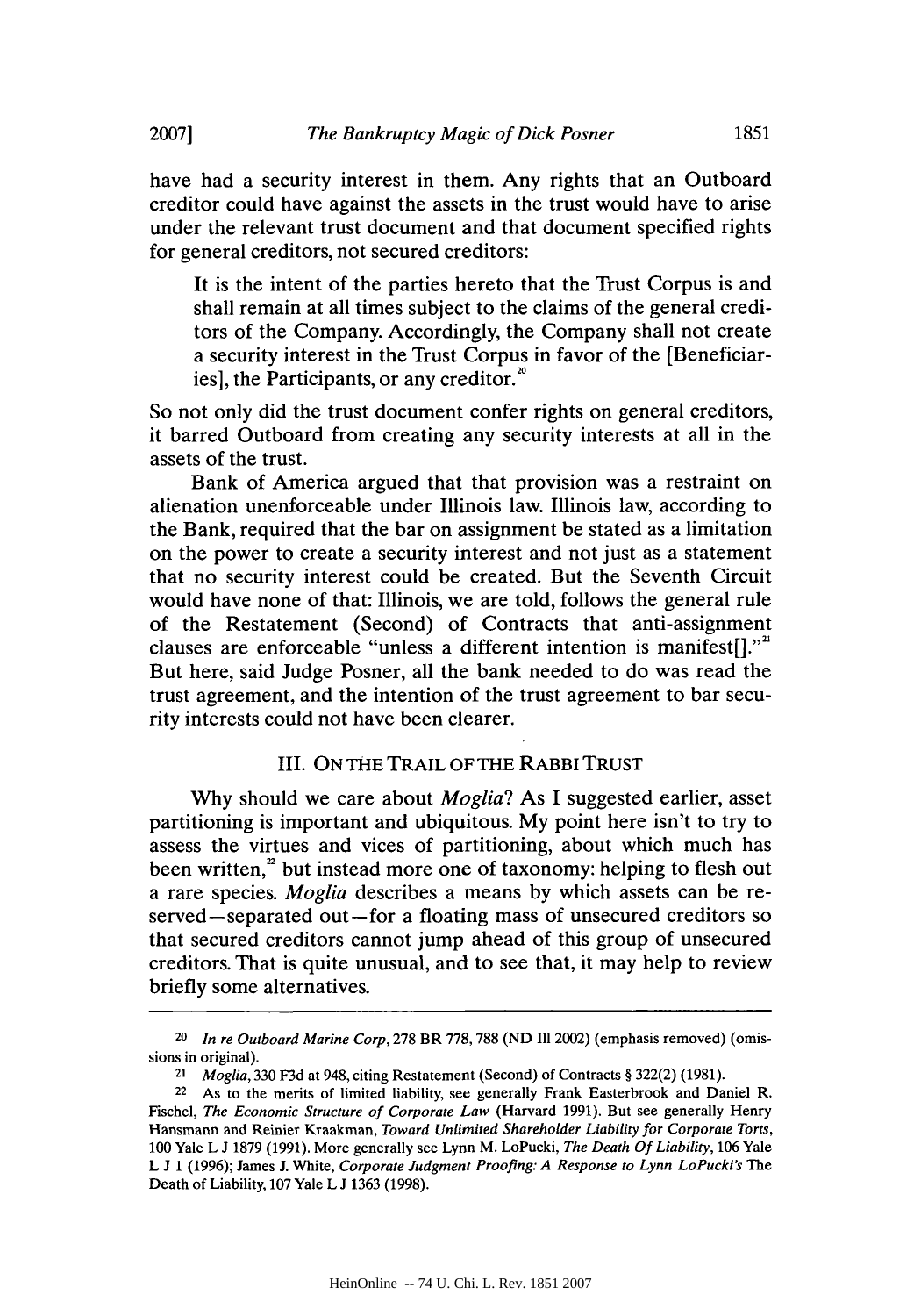Under Article **9** of the Uniform Commercial Code, the essence of secured credit is priority over specified assets. Priority against whom you must ask? Priority against other secured creditors and against unsecured creditors. $\frac{3}{1}$  If a secured creditor jumps through the hoops properly **by** (usually) creating an effective security agreement and filing an appropriate financing statement with state authorities, the secured creditor will have a superior right to the asset in question. We respect that right outside of bankruptcy **by** ensuring that the security interest survives intact if an inferior creditor tries to turn the asset into cash by selling the asset to a third party.<sup>24</sup> We respect the superior position in bankruptcy most directly through the Bankruptcy Code's absolute priority rule.<sup>24</sup>

Security interests and the priority that they represent are largely about status, a status acquired **by** properly working the levers of the secured transactions system, and then, for secured creditors who do so, timing. An unsecured creditor typically has little recourse against a secured creditor and very little prevents a debtor from granting a security interest in an asset that an unsecured creditor had hoped to collect from if the debtor's financial fate turned against it.

Most unsecured creditors recognize this and either accept the consequences (presumably charging more ex ante) or avoiding the consequences **by** becoming secured creditors. But understandcritically-that having a particular creditor choose to become secured rather than being unsecured isn't the same thing as reserving assets for *all* unsecured creditors, an ever-changing group. We might want to do that to conserve on the sometimes substantial transaction costs of executing security interests. We might do so if we wanted to preserve assets for unsecured creditors who aren't well situated to negotiate for security interests. Think of these as nonconsensual creditors, such as tort victims and the government, or unsophisticated creditors who know little about the complexities of secured transactions.<sup>26</sup>

It is typically quite hard to reserve assets for unsecured creditors. Consider the negative pledge, which may be the most natural device for preserving assets for unsecured creditors. **A** debtor promises to a particular unsecured creditor-or perhaps to a group of unsecured creditors-that it will not grant a security interest to another creditor in some of its assets. We have to decide whether that promise is selfexecuting as is or only if some other condition held.

**<sup>23</sup>**See **UCC §** 9-201(a); UCC § 9-322(a).

<sup>24</sup> See UCC  $\S 9-315(a)(1)$  (stipulating that the lien follows the collateral even if transferred).

**<sup>25</sup>**See **11 USC §** 1129(b)(2)(B)(ii) (2004 **&** Supp **2006).**

**<sup>26</sup>** See Lucian Arye Bebchuk and Jesse M. Fried, *The Uneasy Case for the Priority of Secured Clains in Bankuptcy, 105* Yale L **J 857,882-91 (1996).**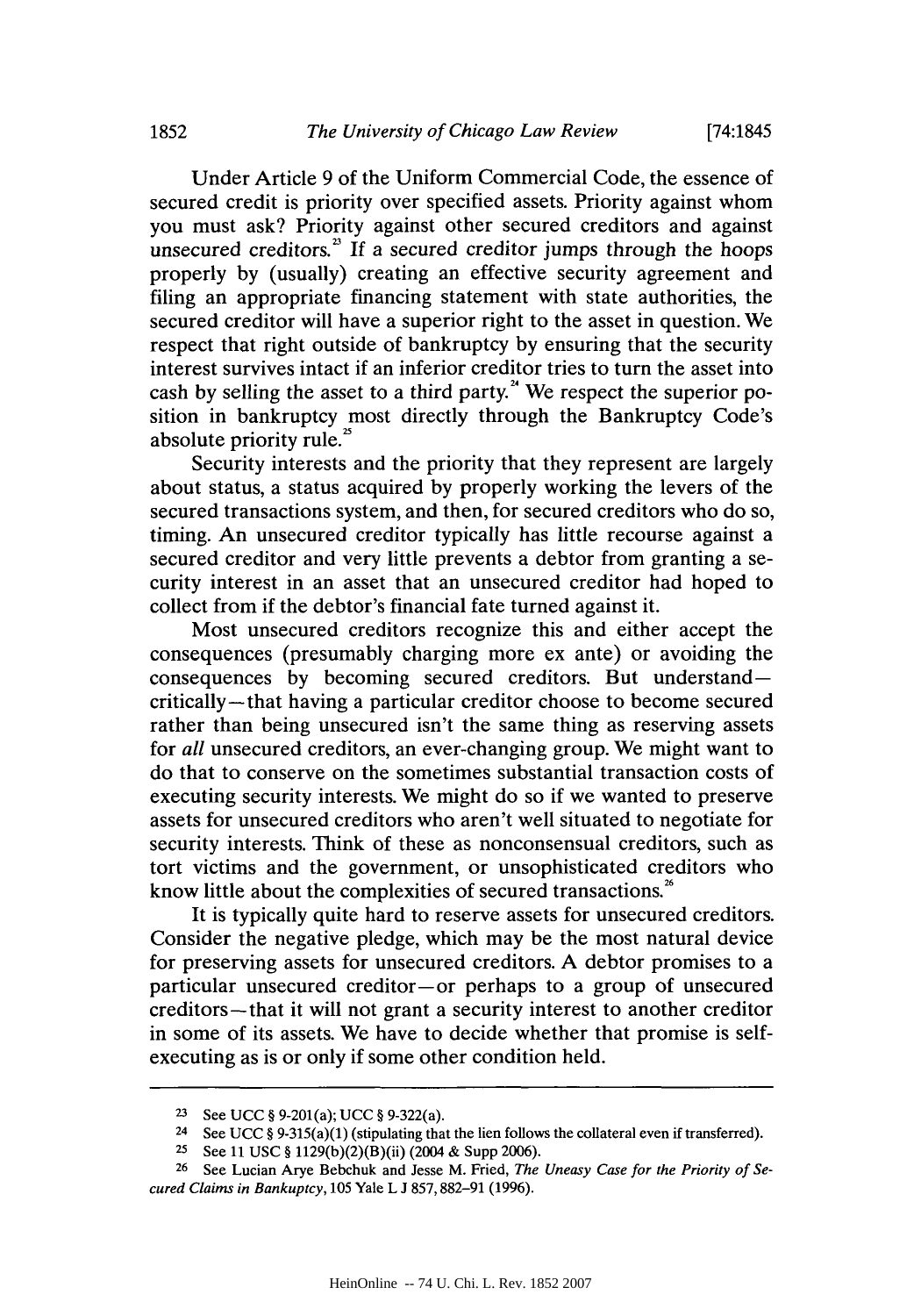**By** self-executing **I** mean that the making of the promise results in the enforcement of the promise without more. This would mean that once the debtor promises that it will not grant a security interest that it actually *loses* the power to do so, so that when the debtor signs a security agreement granting a security interest that act is a nullity and no security interest is created. This would also mean that agreeing to an anti-alienation restriction actually bars alienation. To be clear, the natural alternative is that the negative pledge is just a promise and nothing more, so that when the debtor subsequently grants a security interest it does so effectively and thereby breaches the negative pledge promise made to the unsecured creditor. The unsecured creditor can of course sue on the breach but it would do so as an unsecured creditor and would fall in line behind the secured creditor. Historically, the dominant line in the cases has treated the negative pledge as a mere contract, meaning that, when it actually mattered **-at** the point of the debtor's insolvency and when the negative pledge had been breached **by** granting a security interest-it was of no use at all."

And this is just to address the relationship between a potential secured creditor and one or a well-defined group of unsecured creditors. **A** standard negative pledge clause will be sought **by** a particular lender and will run in favor of that lender. $^{\text{26}}$  It is something entirely different to create a protected property right in favor of a floating, changing group of creditors. Within secured transactions itself, the leading case on the subject comes down squarely against floating secured creditors, though whether Revised Article 9 has changed that is up for dispute.<sup>2</sup>

Now consider again the rabbi trust at stake in *Moglia.* In many ways, at least vis-a-vis the unsecured creditors, the rabbi trust looks very much like an old-fashioned pledge. In the traditional pledge, the debtor gave possession of an asset to a secured creditor and that possession operated to "perfect" that security interest against other creditors. As conventionally understood, the pledge solved the ostensible ownership problem posed **by** secret liens: **by** giving up possession of the asset the debtor couldn't dupe other creditors into believing that the debtor retained full rights against that asset.<sup>30</sup> Of course, the cru-

**<sup>27</sup>**See Carl **S.** Bjerre, *Secured Transactions Inside Out: Negative Pledge Covenants, Property and Perfection,* 84 Cornell L Rev **305,315-18 (1999).**

**<sup>28</sup>**For a standard clause, see, for example, Thomas **C.** Mitchell, *The Negative Pledge Clause and the Classification of Financing Devices:A Question of Perspective,60Am* Bankr L **J 263,292 (1986).**

**<sup>29</sup>**See *In re E.A. Fretz Co,* **565 F2d 366, 371** (5th Cir **1978).** Revised Article **9** seems to contemplate a greater role for representatives of secured parties and there may be some flexibility in how and when representation can be established. See **UCC** *§§* 9-102(a)(72)(E), **9-503(d).**

**<sup>30</sup>** See Douglas **G.** Baird and Thomas H. Jackson, *Possession and Ownership: An Examination of the Scope ofArticle 9,* **35** Stan L Rev **175, 180-81 (1983)** (discussing *Twyne's Case,* **76** Eng Rep **809 (1601)).**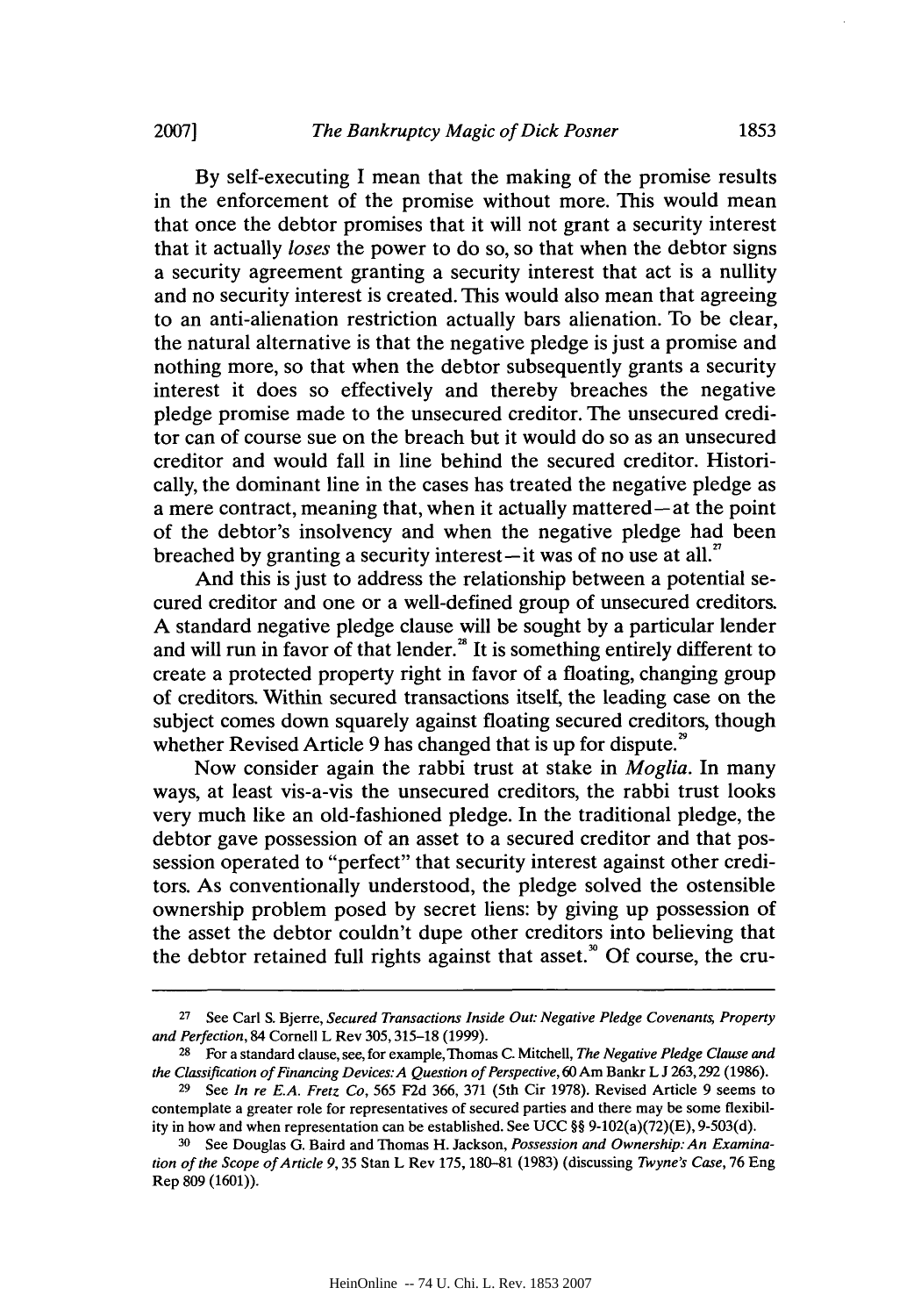cial disadvantage of the pledge is that the debtor lost the ability to use the asset if it was turned over to a third party. **If I** needed my printing press to run my book-printing business, **I** couldn't very well give up possession of my press.

But when the assets are inserted into the rabbi trust, the debtor loses control over those assets. In *Moglia* itself, Northern Trust served as trustee for the trust that Outboard created. Outboard could only access those assets per the terms of the trust agreement." The unsecured creditors need not fear that the debtor will fritter away those assets **by** pursuing low expected-return projects. The chief concern for the unsecured creditors is that one of the conditions of the trust will be satisfied so that the rabbi will be entitled to the assets. But as an asset partitioning device, those risks aren't a given, and there is very little that would prevent a debtor from inserting assets into a trust free of these contingent risks subject to continuing claims of unsecured general creditors. That is how the rabbi trust would be a device superior to the negative pledge if the point of the exercise is protecting unsecured creditors against subsequent secured creditors.

Where does all of this put our purported secured creditor, Bank of America in *Moglia?* **If** the assets that formed the res of the trust had been transferred to a third party, creditors would have few rights to those assets. **If** a security interest had attached to those assets prior to their transfer, the security interest would survive unusual transfers of assets and be lost on ordinary transfers.<sup>32</sup> As to unsecured creditors, they can typically pursue assets transferred **by** a debtor only if the debtor was insolvent at the time of transfer. **If** that is the case, the law of fraudulent conveyance kicks in and creates a series of remedies against the assets even though those assets are in the hands of third parties.

But this depends very much on knowing the status of the assets in question. Secured transactions lawyers have long feared a process that made the status of security interests dependent on disclosure **by** the debtor. The point of insisting on a public filing such as a financing statement for personal property or the recordation of a mortgage for realty is precisely to create a source of independent information not dependent on debtor honesty in disclosure. The *Moglia* opinion recognizes this issue but treats an express documentary limit as equivalent to recordation." But these mechanisms differ precisely on the question of whether lenders have access to an independent source of information about the status of the assets.

**<sup>31</sup>**See **In re Outboard Marine Corp, 278** BR **at 780-81.**

**<sup>32</sup>**See **UCC §** 9-315(a)(1).

**<sup>33</sup>**See **Moglia, 330 F3d at** 948.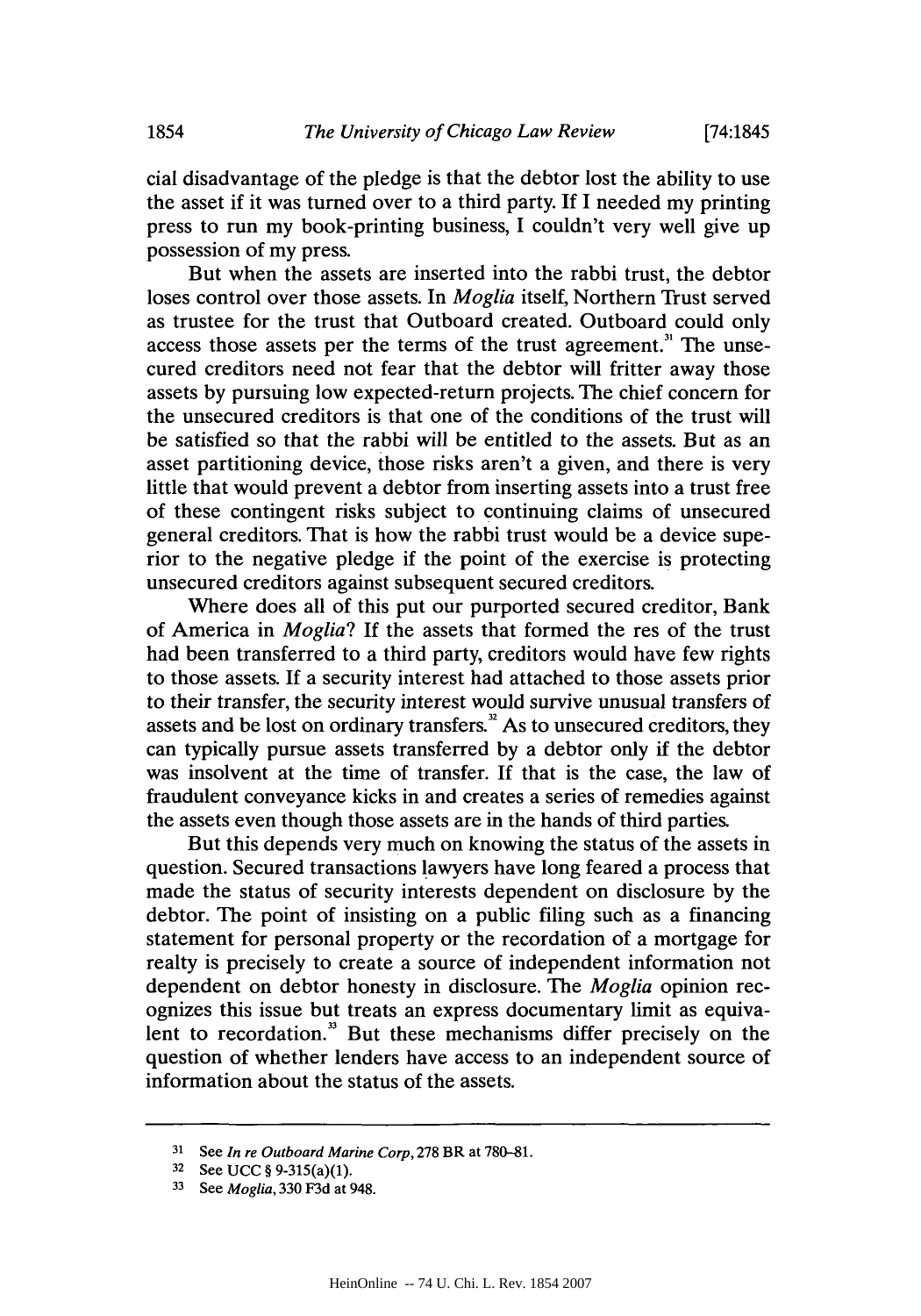The opinion suggests that we would confer a windfall on Bank of America if we refused to enforce the trust limitation on granting security interests. At least ex post, insolvency is just an allocation problem: who suffers the shortfall, or, in this case—unusually—who gets the windfall? It seems extraordinarily unlikely that the unsecured creditors organized their affairs around the possibility of collecting the assets of the rabbi trust. Unsecured creditors typically are relying on the cash flow of the business for payment, not what particular assets might realize in value if the business needs to be liquidated. Secured creditors make those sorts of assessments, not unsecured creditors. **If by** windfall we mean unexpectedly available assets, the unsecured creditors would almost certainly receive a windfall if the security interest doesn't attach. Again, the condition imposed in favor of the unsecured creditors wasn't put there for their benefit; it was inserted in fealty to the IRS model rabbi trust which required such a provision to prevent the rabbi from receiving immediate income.

As Judge Posner recognizes, it is difficult to see what the IRS has at stake in how the assets of the insolvent firm are divided, yet the IRS's Private Letter Ruling and the subsequent model rabbi trust blessed **by** the IRS turn out to be exactly about that question. Recall that the reason the original rabbi trust provided that the creditors of the congregation could reach the assets of the trust was to delay the recognition of income that would otherwise result in immediate taxation to the rabbi when the assets where inserted into the trust. The fact that the creditors of the congregation could get at those assets on the congregation's insolvency meant that the rabbi could forfeit the assets. But that forfeiture arises regardless of how those assets are distributed to creditors; the only point that matters is that the assets are lost to the rabbi on insolvency.

#### **CONCLUSION**

*So Moglia* leaves us in something of an odd but interesting posture. Negative pledge clauses sought **by** unsecured creditors have offered weak protection to those creditors. They are usually treated as mere promises and normally run to a specified group of creditors. At the point at which they are needed-when the debtor is insolvent and the promise has been breached-they have typically been useless. In contrast, the rabbi trust in *Moglia* **-a** device designed to offer greater security to its executive beneficiaries- turns out to offer strong protection for *all* unsecured creditors-even though none of them asked for it-because the court finds it easier to enforce an anti-alienation provision inserted to ensure that income taxes wouldn't be paid at the point that assets were added to the trust.